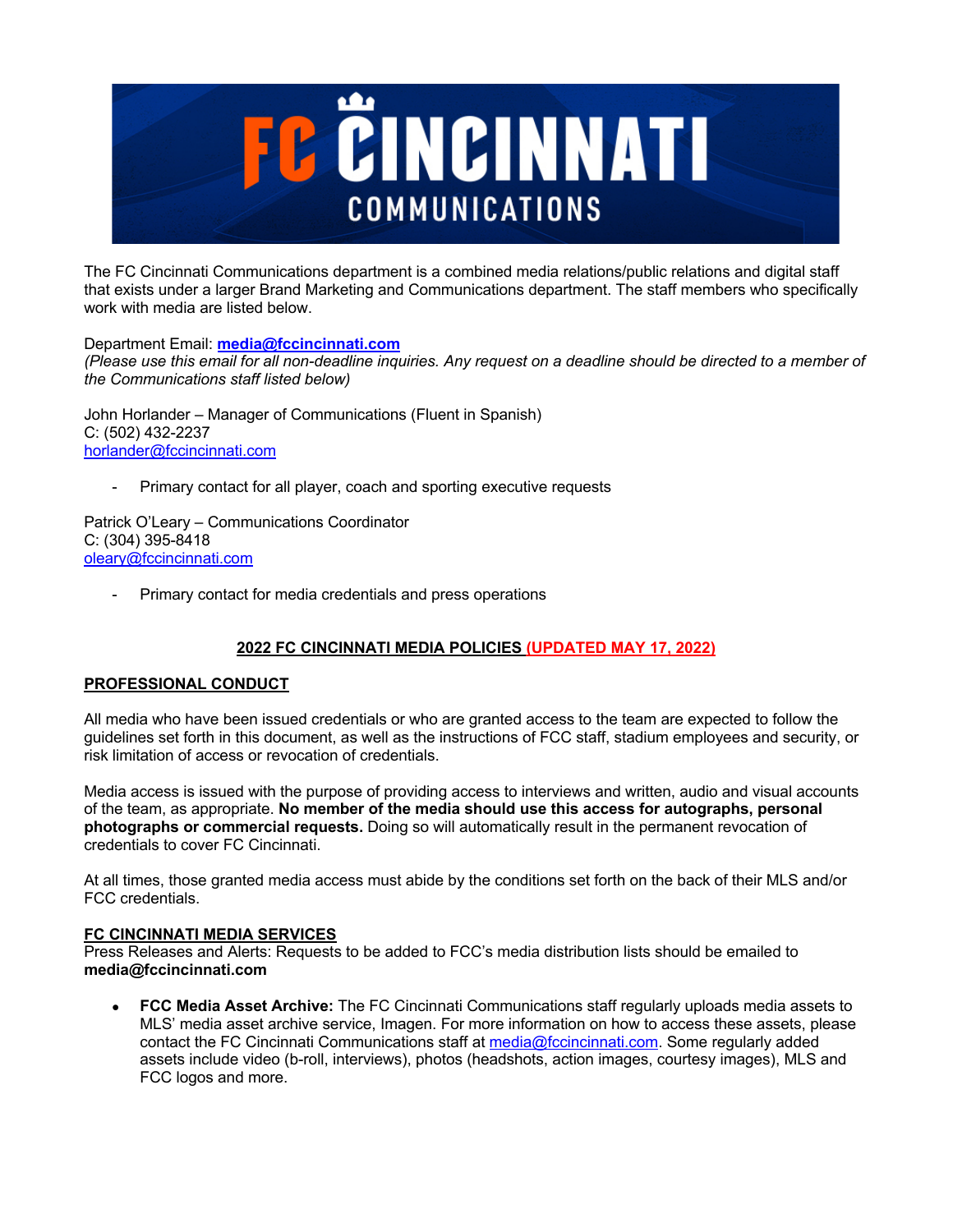- **FC Cincinnati Media Information:** Information including club media policies, single-game credential request form, matchday resources, front office information and branding can be found at fccincinnati.com/news/media
- **Fact & Record Book:** The 2022 Fact & Record Book is available to all media at fccincinnati.com/news/media (linked as a PDF).
- **USL Historical Information:** Schedule/results, rosters and statistics and the Record Book from the club's three USL seasons are available at fccincinnati.com/usl-history
- **Official Web Site:** fccincinnati.com is the official web site of FC Cincinnati. All content posted on the site by the team may be republished in its entirety by media outlets, with credit cited as "FC Cincinnati." Note that user-generated content, including user comments, photos and videos, MAY NOT be republished without explicit permission.

## **HOME GAME CREDENTIALS**

FC Cincinnati season media credentials are issued to vetted representatives of recognized newspapers, magazines, digital affiliates, television and established radio stations making reasonable requests.

Single-game credentials are issued to media who have not covered the team on a regular basis in prior seasons, to visiting media and to those on a specific game-related assignment.

To request game credentials, visit fccincinnati.com/news/media.

As a general policy, the club does not grant media credentials to freelance photographers unless they are assigned to shoot for a specific story or project. Special requests can be submitted to the FC Cincinnati Communications staff and they will be considered on a case-by-case basis.

All credentials are non-transferable, and any unauthorized use will subject the bearer to ejection from TQL Stadium and confiscation of the credentials.

#### **MEDIA ENTRANCE & MEDIA WILL CALL**

All media must enter the stadium via the Media/Security Entrance, which is located on the WEST side of TQL Stadium, off John Street.

The Media Entrance **opens two (2) hours prior** to the scheduled kickoff when stadium gates open. All media must enter through the press gate entrance, and all bags are subject to search and tagging.

Unless prearranged, no media are able to enter TQL Stadium prior to the opening of Media Will Call. Media credentials will not be honored at any other entrance.

Photographers and other on-field personnel must wear a photographer's bib, located in the media work room on field level of TQL Stadium.

#### **ROAD CREDENTIALS**

To expedite the process for all Cincinnati-based traveling media, the FCC Communications staff will facilitate all road credential requests with the host team's PR staff.

Members of the Cincinnati media traveling to road games should submit requests for credentials to the Communications Department at media@fccincinnati.com no later than one week – 7 days – prior to the match.

FCC's Communications staff will relay all relevant away venue information to the traveling media.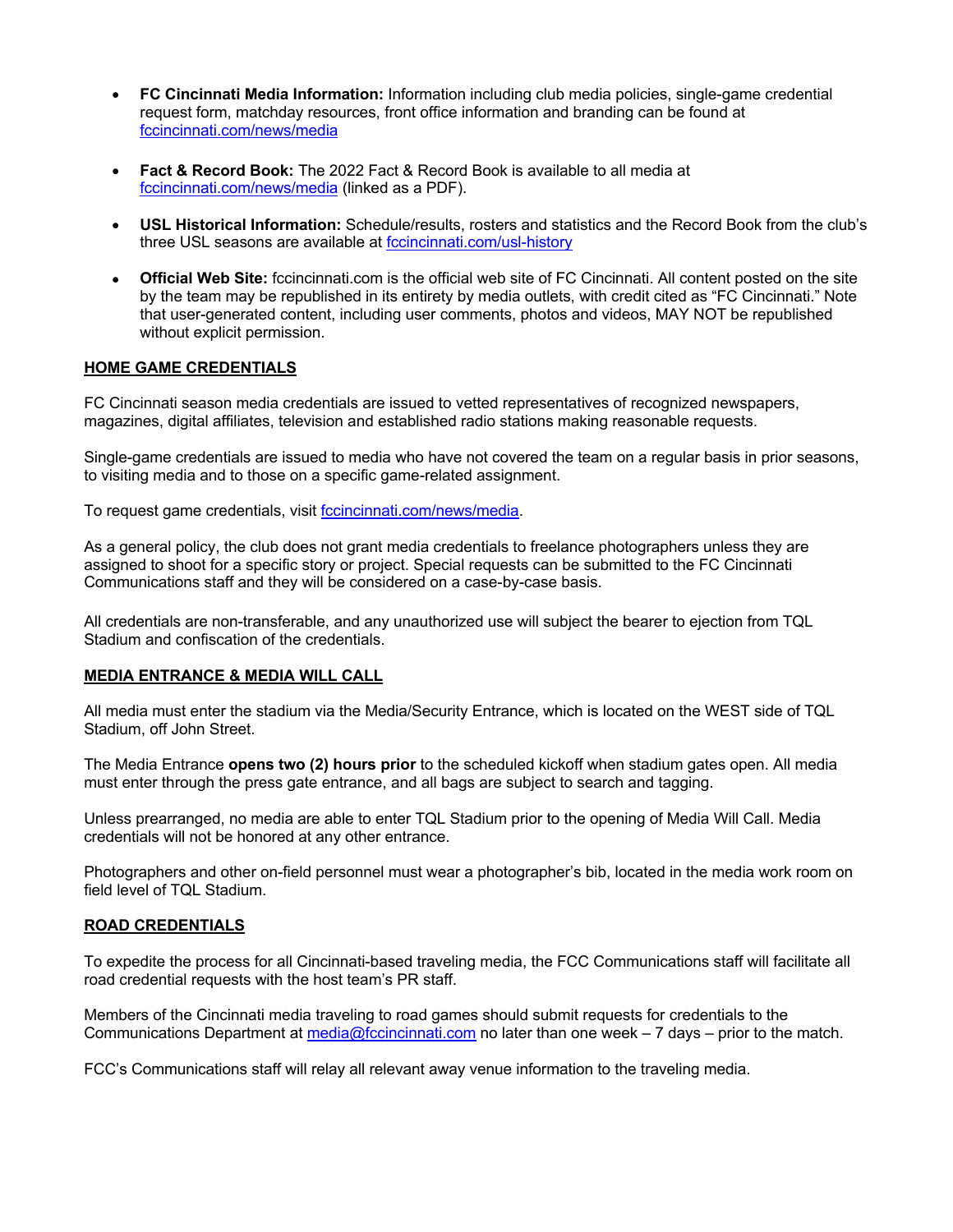## **TQL STADIUM MEDIA FACILITIES**

The media facilities at TQL Stadium open two (2) hours before advertised kickoff.

The Media Work Room will close 90 minutes after the final whistle.

The Press Box will close two (2) hours following the end of the game.

Media should be aware of timing and plan accordingly when possible. If additional accommodations are required, please coordinate in advance with the FC Cincinnati Communications staff so we can assist.

# **FIELD-LEVEL WORK ROOM**

The TQL Stadium field-level work room is available for photographer and videographer use pregame, halftime and postgame.

The field-level work room opens to media two (2) hours prior to the scheduled kickoff, and will close 90 minutes following the final whistle. The area will be staffed with security at all times.

## **MEDIA PARKING**

At this time, parking is not provided for media at TQL Stadium. For more information, visit https://www.fccincinnati.com/matchday/parking

#### **PRESS BOX**

The TQL Stadium press box is located on the fourth floor of the west side of the stadium and is accessible through several elevators near the media entrance.

The press box opens two hours before kickoff.

The press box is intended to be a quiet work place for writers, reporters and broadcasters, as well as matchday personnel. Cheering and loud talking/noises will not be tolerated.

Family members and guests will not be accommodated in the press box. Media who have special or extenuating circumstances are strongly encouraged to make arrangements with the FC Cincinnati Communications staff in advance to avoid issues.

Abuse of press box privileges will result in forfeiture of a media credential.

#### **WIRELESS ACCESS**

TQL Stadium offers wireless internet access in all press areas. The access works with all Wi-Fi-enabled computer equipment. Login information is available in the press areas.

#### **GAME NOTES / STATISTICS**

Game notes and statistics will be available in the press box.

Live game stats are provided by Opta, and are available at mlssoccer.com on the specific game's Matchday page.

Printed lineups will be distributed in the press areas as soon as they are available. Printed statistics will be distributed at halftime and postgame. Periodic announcements will also be made during the game.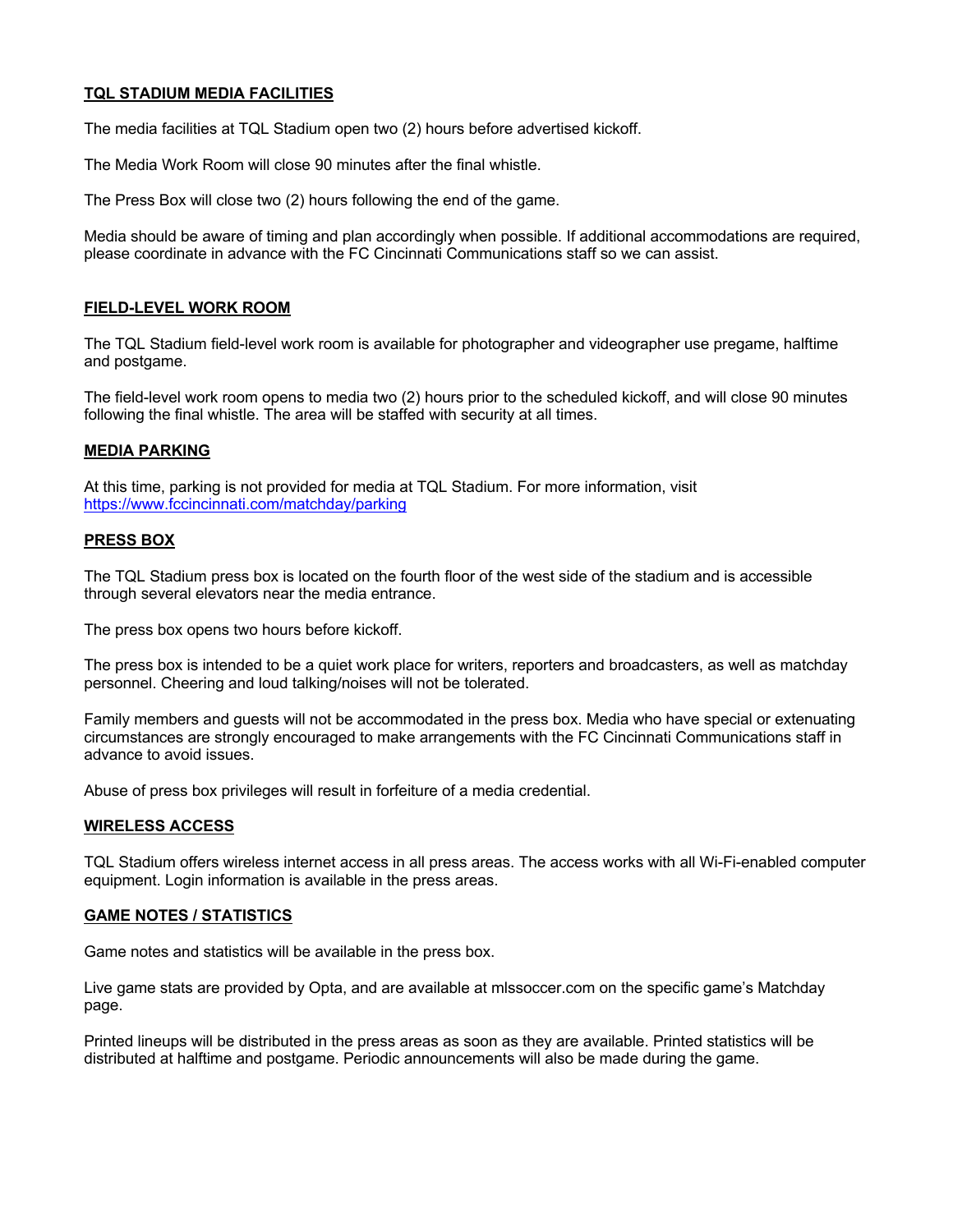## **PRESS CONFERENCE ROOM**

Following the conclusion of the game, FC Cincinnati will conduct a postgame news conference in the Press Conference Room at TQL Stadium, located next to the Tunnel Club.

#### **LOCKER ROOMS**

As of May 21, The FC Cincinnati locker room will be open to credentialed media for interviews beginning 15 minutes after the full-time whistle.

- Per MLS rules, photographers may not enter the locker rooms. Photography is **NOT ALLOWED** by any media member with access.
- After full time, media are invited to attend the FC Cincinnati Postgame Press Conference, which will begin shortly after the full-time whistle. The FC Cincinnati Head Coach and one player will be made available in the Press Conference.
- Media will be directed into the locker room for interviews following the press conference, and locker room access will close at 45 minutes after the full-time whistle, no exceptions.
- As a reminder, all media must wear an approved face mask at all times within club locker rooms; Additionally, media cannot not enter club locker rooms if exhibiting any symptoms of COVID-19.

## **FIELD ACCESS**

Only those who are issued an All-Access, Broadcast or Photo/Video credential AND who are wearing the appropriate vest will be allowed at field level. Media with a Photo/Video credential will have access to either end line but may not access either sideline.

Media who have been issued vests MUST wear the vests as instructed at all times when at field level. They may not be tucked into pockets, or tied around the waist. They must be worn appropriately.

#### **PHOTOGRAPHERS & VIDEOGRAPHERS**

Photographers and videographers holding proper credential designations AND wearing the appropriate vests may position themselves along either end line at field level for the game and shoot from that location. NOTE: Chairs are not permitted on the end lines at any time.

During the match, photographers have restricted movement. Absolutely NO ONE may position themselves directly behind the goal boxes during the game, and all media must stay outside the goal stanchions at all times.

Also, movement from one end of the field to the other is only allowed at halftime and must be completed with 1:30 left on the scoreboard. Photographers or videographers who fail to access the south (far) end of the field before this time will not have access to that end and must remain in the north (near) end.

At no time during the game are photographers or videographers to walk through or past either teams' technical areas, as indicated by the dotted boxes around the team benches.

Photographers **DO NOT** have access to the locker rooms at any time.

#### **PHOTOGRAPHER & VIDEOGRAPHER PHOTO BIBS**

Each accredited photographer and videographer are issued a specially designated vest provided by FC Cincinnati for identification purposes. If issued a vest, it is a mandatory supplement to the credential and must be worn at all times.

The photo bib serves as a temporary access control device and must be returned to the photo marshals in the field-level work room at the end of each match. The vest must be worn correctly at all times while present at any restricted position.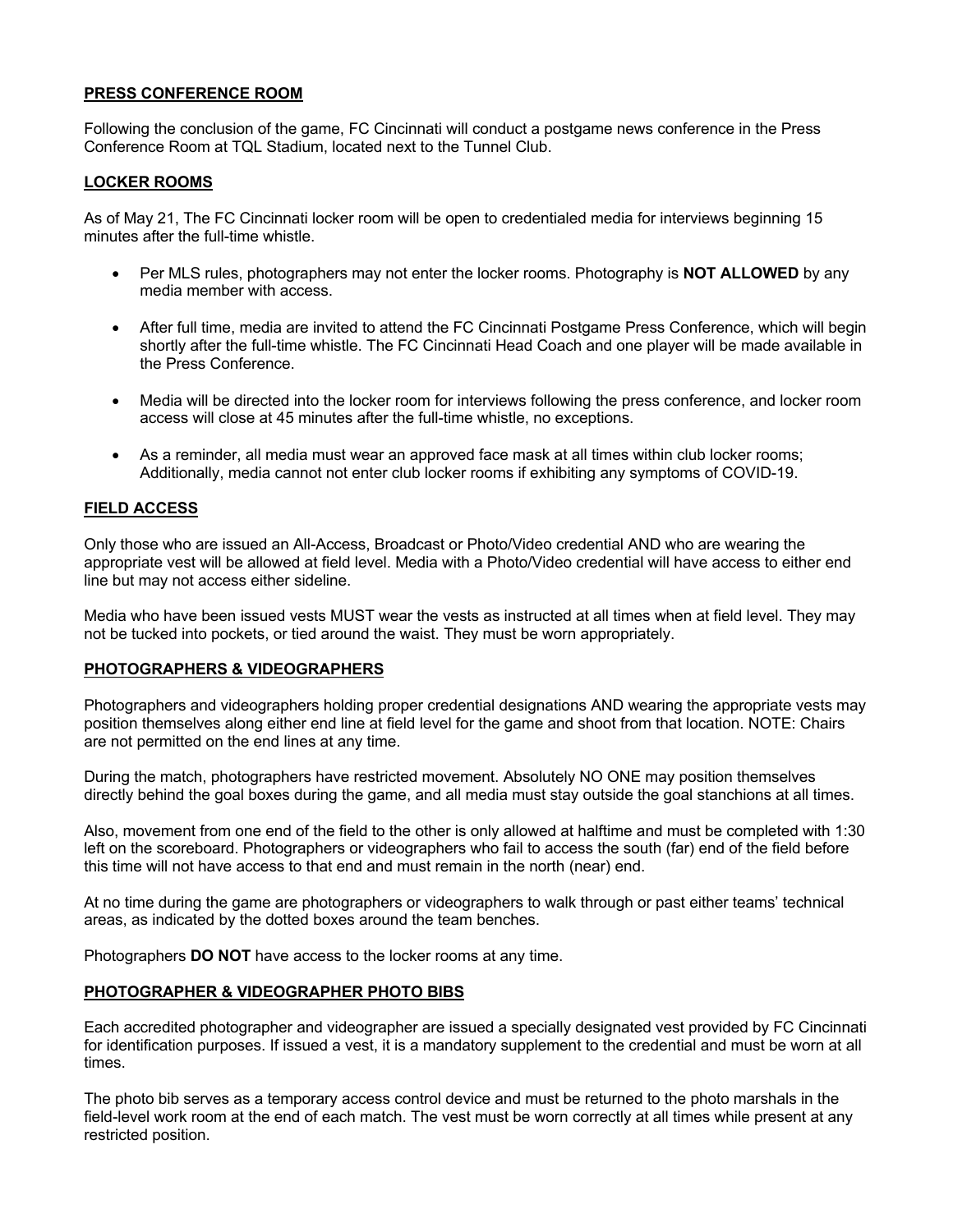Photographers in unauthorized shooting positions or who do not wear their bib correctly risk suspension of their credential.

## **MEALS**

A media meal and beverages are available to working members of the media in the press box. Water will also be available in the field-level media work area.

The media meal is served 90 minutes before kickoff and will remain out until after kickoff.

#### **VISITING BROADCAST NEEDS**

Representatives from national or visiting broadcasts are asked to specify requirements for spotters and / or statisticians as soon as possible, and no later than five days before the match. Once arrangements are made for the requested game day staff, they must be compensated whether they are used or not.

Broadcast booths are located on the fourth floor in the press box.

#### **MEDIA ACCESS AND AVAILABILITY AT TRAINING SESSIONS**

FC Cincinnati conduct media access and media availability at every training session at which the first team and/or starters are on the training field. Generally, FCC train at the Mercy Health Training Center in Milford, Ohio, but may also utilize other facilities when weather dictates.

Training times and locations can – and frequently do – change after they've been released early in the week. Sessions are also weather dependent.

During the regular season, training sessions can fluctuate between one hour and two hours in duration depending on the day of the week and time of the season. Please refer to the team's Weekly Schedule (usually issued on Sundays or Mondays) for the team's media access and media availability that week, or contact the FC Cincinnati Communications staff for any updates.

## **Members of the media who intend to cover training sessions are STRONGLY URGED to alert a member of the FC Cincinnati Communications staff directly.**

- In the event a session changes, media who RSVP'd will be alerted.
- Media who do not RSVP are risking missing training if it changes
- Media availability will occur in a window of time allotted after training

At least 15 minutes of each training session will be open to media to observe and capture b-roll. At the conclusion of the open period, media will be escorted off the training field. Media availability with the head coach and requested players will take place on notified days.

No media members are allowed into the team's locker room before, during or after training sessions.

In your coverage of daily sessions, we ask for your cooperation in observing the following practice policies. Failure to do so could result in the revocation of media credentials.

# **Please do not report on match strategy deployed at training. This includes describing specific formations, personnel groupings, set pieces and combinations.**

# **Please do not quote, paraphrase or report the comments made by coaches, staff or players during a training session while they are on the training field.**

# **INTERVIEWS**